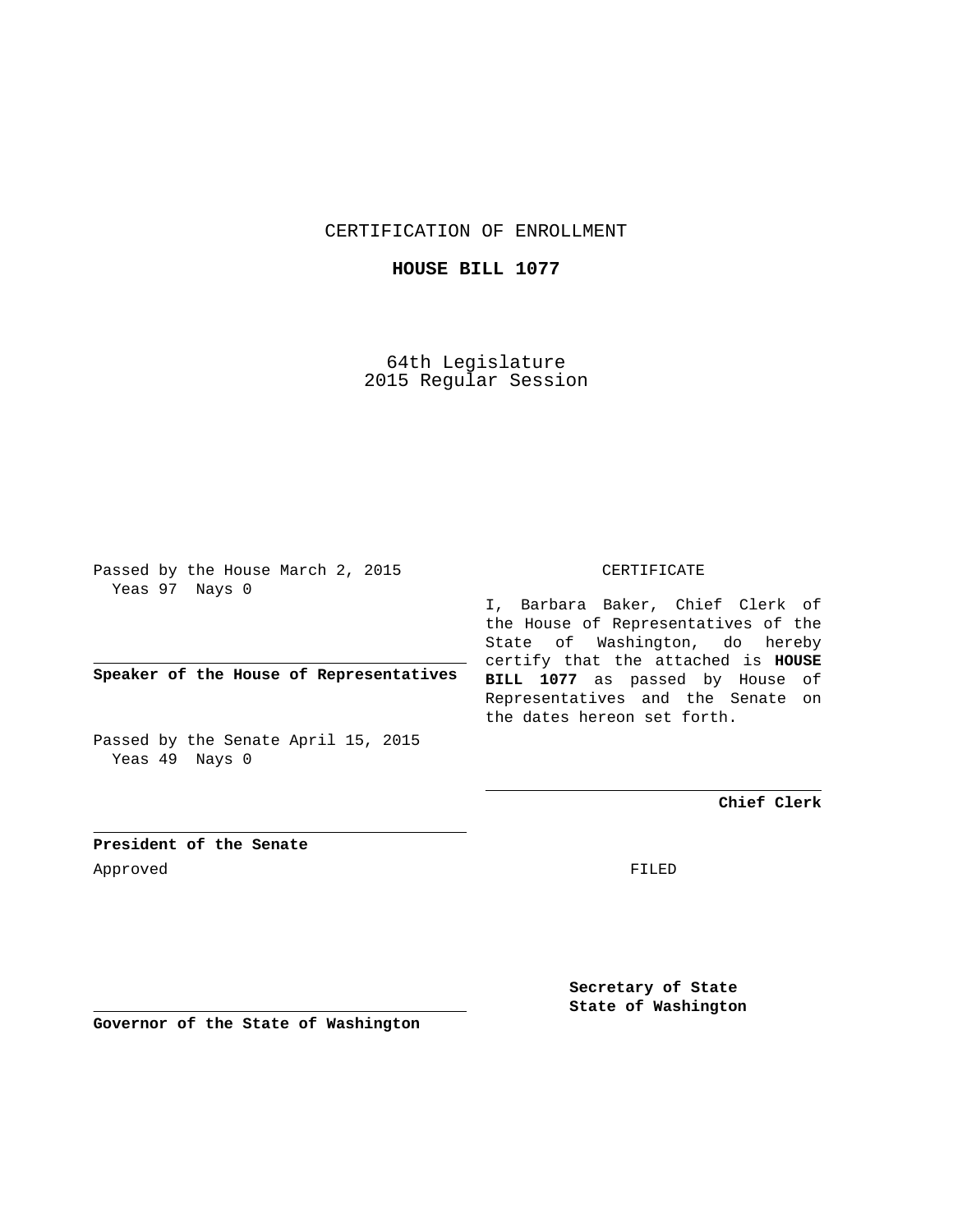## **HOUSE BILL 1077**

Passed Legislature - 2015 Regular Session

**State of Washington 64th Legislature 2015 Regular Session**

**By** Representatives Kirby, Ryu, McBride, and Stanford; by request of Insurance Commissioner

Prefiled 01/07/15. Read first time 01/12/15. Referred to Committee on Business & Financial Services.

 AN ACT Relating to credit for reinsurance; adding new sections to chapter 48.12 RCW; recodifing RCW 48.12.164 and 48.12.166; and repealing RCW 48.12.154, 48.12.156, 48.12.158, 48.12.160, 48.12.162, 4 and 48.12.168.

BE IT ENACTED BY THE LEGISLATURE OF THE STATE OF WASHINGTON:

 NEW SECTION. **Sec. 1.** The purpose of this subchapter is to protect the interest of insureds, claimants, ceding insurers, assuming insurers, and the public generally. The legislature intends to ensure adequate regulation of insurers and reinsurers and adequate protection for those to whom they owe obligations. Therefore, the legislature provides a mandate that upon the insolvency of a non- United States insurer or reinsurer that provides security to fund its United States obligations in accordance with this subchapter, the assets representing the security must be maintained in the United States and claims must be filed with and valued by the state insurance commissioner with regulatory oversight, and the assets distributed, in accordance with the insurance laws of the state in which the trust is domiciled that are applicable to the liquidation of domestic United States insurance companies. The legislature declares that the matters contained in this subchapter are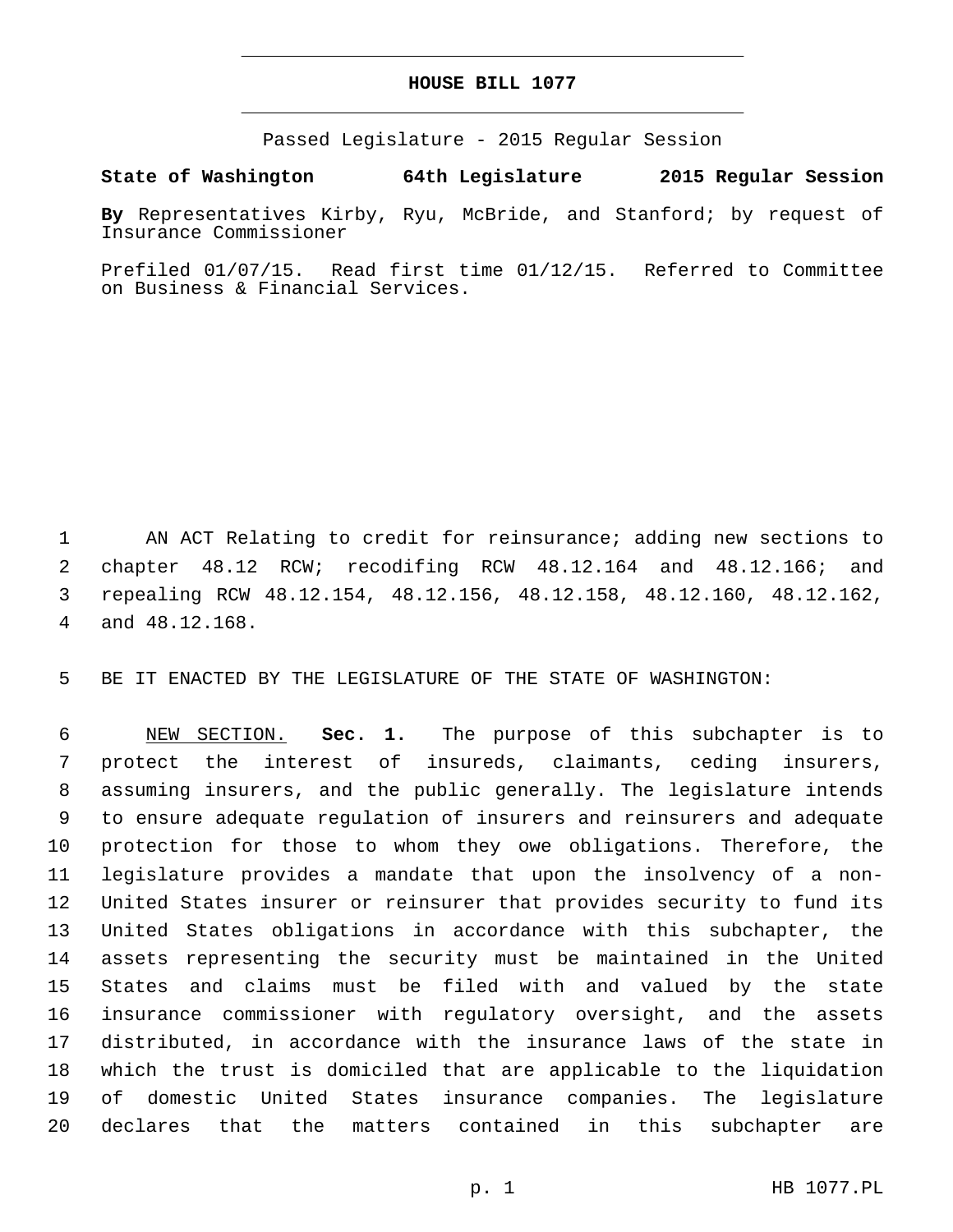fundamental to the business of insurance in accordance with 15 U.S.C. 2 Secs. 1011-1012.

 NEW SECTION. **Sec. 2.** Credit for reinsurance is allowed a domestic ceding insurer as either an asset or a reduction from liability on account of reinsurance ceded only when the reinsurer meets the requirements of section 3, 4, 5, 6, 7, or 8 of this act. Credit is allowed under section 3, 4, or 5 of this act only as respects cessions of those kinds or classes of business which the assuming insurer is licensed or otherwise permitted to write or assume in its state of domicile or, in the case of a United States branch of an alien assuming insurer, in the state through which it is entered and licensed to transact insurance or reinsurance. Credit is allowed under section 5 or 6 of this act only if the applicable requirements of section 9 of this act have been satisfied.

 NEW SECTION. **Sec. 3.** Credit is allowed when the reinsurance is ceded to an assuming insurer that is licensed to transact insurance or reinsurance in this state.

 NEW SECTION. **Sec. 4.** Credit is allowed when the reinsurance is ceded to an assuming insurer that is accredited by the commissioner as a reinsurer in this state. In order to be eligible for accreditation, a reinsurer must:

 (1) File with the commissioner evidence of its submission to this 23 state's jurisdiction;

 (2) Submit to this state's authority to examine its books and 25 records;

 (3) Be licensed to transact insurance or reinsurance in at least one state, or in the case of a United States branch of an alien assuming insurer, be entered through and licensed to transact 29 insurance or reinsurance in at least one state;

 (4) File annually with the commissioner a copy of its annual statement filed with the insurance department of its state of domicile and a copy of its most recent audited financial statement; 33 and

 (5) Demonstrate to the satisfaction of the commissioner that it has adequate financial capacity to meet its reinsurance obligations and is otherwise qualified to assume reinsurance from domestic insurers. An assuming insurer meets this requirement as of the time

p. 2 HB 1077.PL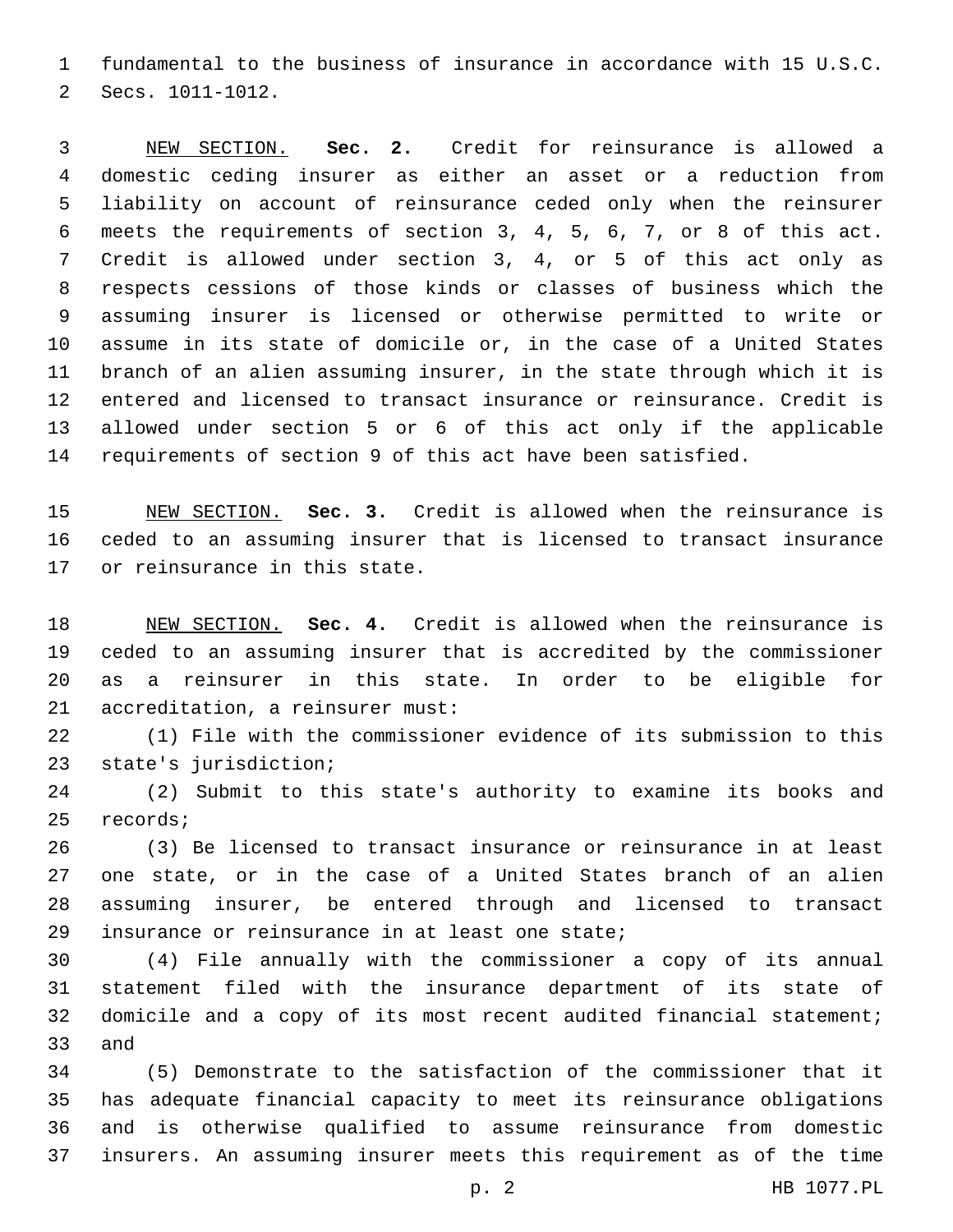of its application if it maintains a surplus as regards policyholders in an amount not less than twenty million dollars and its accreditation has not been denied by the commissioner within ninety days after submission of its application.4

 NEW SECTION. **Sec. 5.** (1) Credit is allowed when the reinsurance is ceded to an assuming insurer that is domiciled in, or in the case of a United States branch of an alien assuming insurer is entered through, a state that employs standards regarding credit for reinsurance substantially similar to those applicable under this statute and the assuming insurer or United States branch of an alien assuming insurer:

 (a) Maintains a surplus as regards policyholders in an amount not 13 less than twenty million dollars; and

 (b) Submits to the authority of this state to examine its books 15 and records.

 (2) Subsection (1)(a) of this section does not apply to reinsurance ceded and assumed pursuant to pooling arrangements among 18 insurers in the same holding company system.

 NEW SECTION. **Sec. 6.** (1) Credit is allowed when the reinsurance is ceded to an assuming insurer that maintains a trust fund in a qualified United States financial institution, as defined in section 14(2) of this act, for the payment of the valid claims of its United States ceding insurers, their assigns, and successors in interest. To enable the commissioner to determine the sufficiency of the trust fund, the assuming insurer must report annually to the commissioner information substantially the same as that required to be reported on the national association of insurance commissioners annual statement form by licensed insurers. The assuming insurer must submit to examination of its books and records by the commissioner and bear the expense of examination.

 (2)(a) Credit for reinsurance shall not be granted under this section unless the form of the trust and any amendments to the trust 33 have been approved by:

 (i) The commissioner of the state where the trust is domiciled; or

 (ii) The commissioner of another state who, pursuant to the terms of the trust instrument, has accepted principal regulatory oversight 38 of the trust.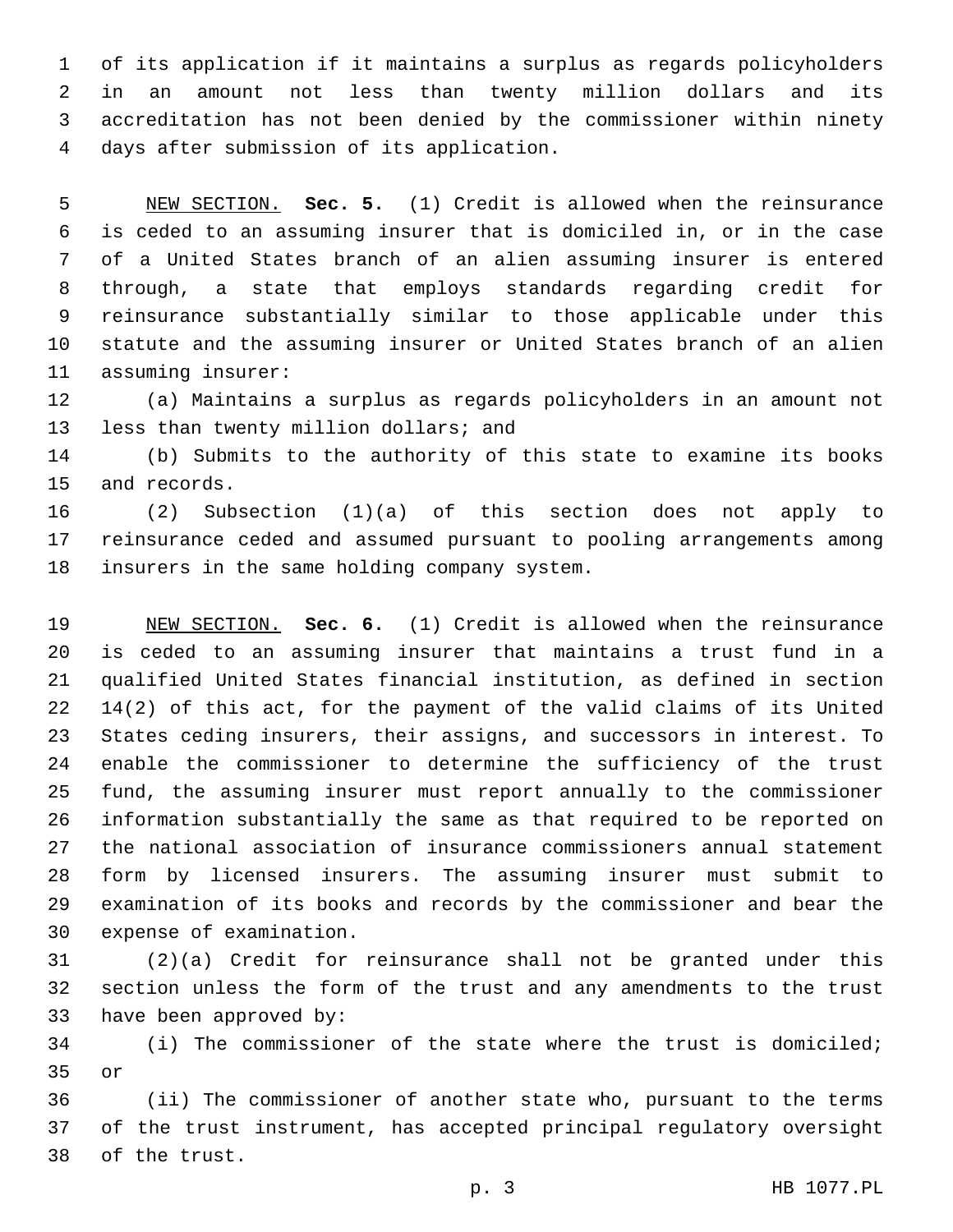(b) The form of the trust and any trust amendments also must be filed with the commissioner of every state in which the ceding insurer beneficiaries of the trust are domiciled. The trust instrument must provide that contested claims are valid and enforceable upon the final order of any court of competent jurisdiction in the United States. The trust must vest legal title to its assets in its trustees for the benefit of the assuming insurer's United States ceding insurers, their assigns, and successors in interest. The trust and the assuming insurer are subject to 10 examination as determined by the commissioner.

 (c) The trust remains in effect for as long as the assuming insurer has outstanding obligations due under the reinsurance agreements subject to the trust. By February 28th of each year the trustee of the trust must report to the commissioner in writing the balance of the trust and listing the trust's investments at the preceding year-end and certify the date of termination of the trust, if so planned, or certify that the trust will not expire prior to the 18 following December 31st.

 (3) The following requirements apply to the following categories 20 of assuming insurer:

 (a) The trust fund for a single assuming insurer consists of funds in trust in an amount not less than the assuming insurer's liabilities attributable to reinsurance ceded by United States ceding insurers, and, in addition, the assuming insurer must maintain a trusteed surplus of not less than twenty million dollars, except as 26 provided in (b) of this subsection.

 (b) At any time after the assuming insurer has permanently discontinued underwriting new business secured by the trust for at least three full years, the commissioner with principal regulatory oversight of the trust may authorize a reduction in the required trusteed surplus, but only after a finding, based on an assessment of the risk, that the new required surplus level is adequate for the protection of United States ceding insurers, policyholders, and claimants in light of reasonably foreseeable adverse loss development. The risk assessment may involve an actuarial review, including an independent analysis of reserves and cash flows, and must consider all material risk factors, including when applicable the lines of business involved, the stability of the incurred loss estimates, and the effect of the surplus requirements on the assuming insurer's liquidity or solvency. The minimum required trusteed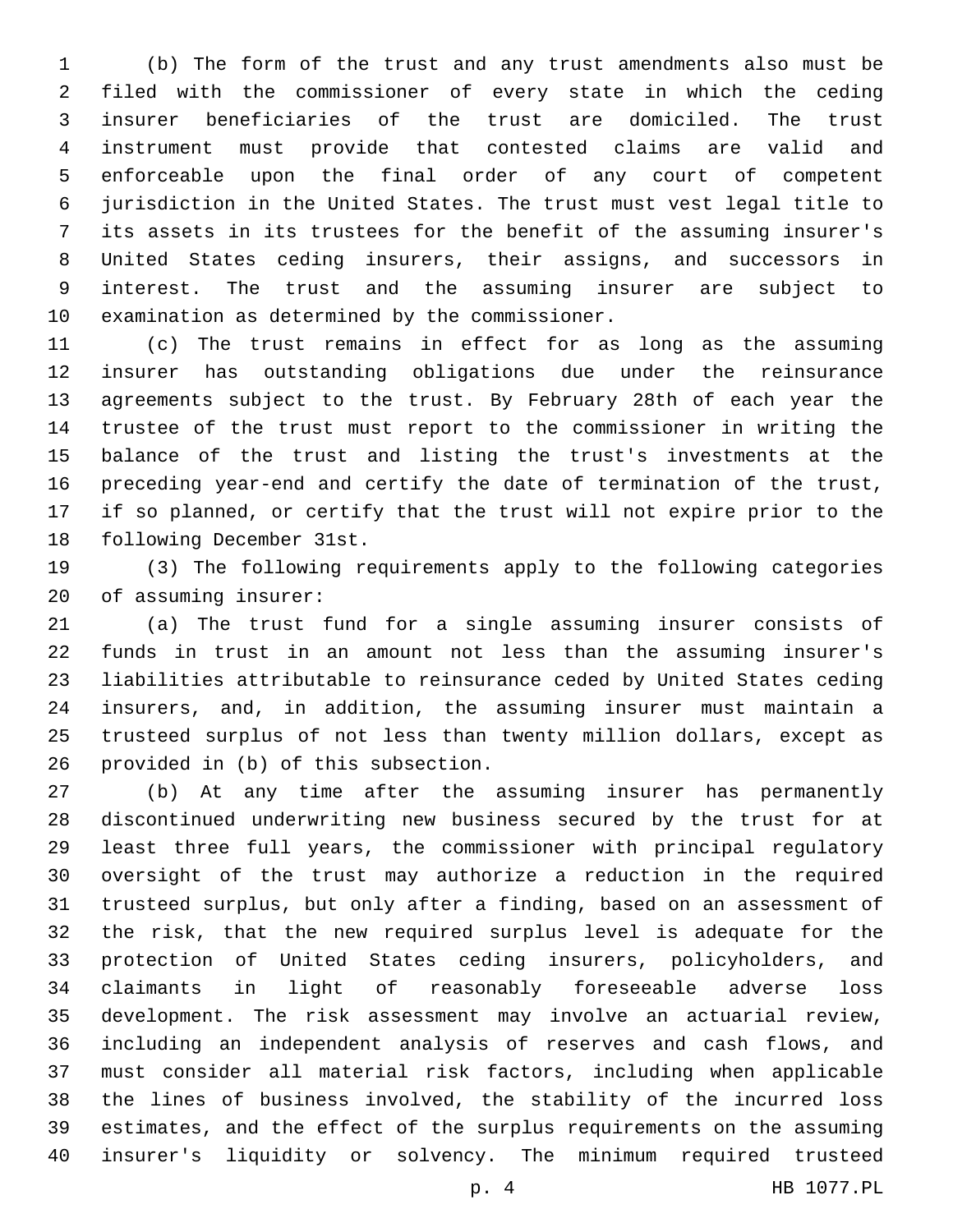surplus may not be reduced to an amount less than thirty percent of the assuming insurer's liabilities attributable to reinsurance ceded by United States ceding insurers covered by the trust.

 (c)(i) In the case of a group including incorporated and 5 individual unincorporated underwriters:

 (A) For reinsurance ceded under reinsurance agreements with an inception, amendment, or renewal date on or after January 1, 1993, the trust must consist of a trusteed account in an amount not less than the respective underwriters' several liabilities attributable to business ceded by United States domiciled ceding insurers to any 11 underwriter of the group;

 (B) For reinsurance ceded under reinsurance agreements with an inception date on or before December 31, 1992, and not amended or renewed after that date, notwithstanding the other provisions of this subchapter, the trust must consist of a trusteed account in an amount not less than the respective underwriters' several insurance and reinsurance liabilities attributable to business written in the 18 United States; and

 (C) In addition to these trusts, the group must maintain in trust a trusteed surplus of which one hundred million dollars is held jointly for the benefit of the United States domiciled ceding insurers of any member of the group for all years of account.

 (ii) The incorporated members of the group shall not be engaged in any business other than underwriting as a member of the group and are subject to the same level of regulation and solvency control by the group's domiciliary regulator as are the unincorporated members.

 (iii) Within ninety days after its financial statements are due to be filed with the group's domiciliary regulator, the group must provide to the commissioner an annual certification by the group's domiciliary regulator of the solvency of each underwriter member; or if a certification is unavailable, financial statements, prepared by independent public accountants, of each underwriter member of the 33 qroup.

 (d) In the case of a group of incorporated underwriters under 35 common administration, the group must:

 (i) Have continuously transacted an insurance business outside the United States for at least three years immediately prior to 38 making application for accreditation;

 (ii) Maintain aggregate policyholders' surplus of at least ten 40 billion dollars;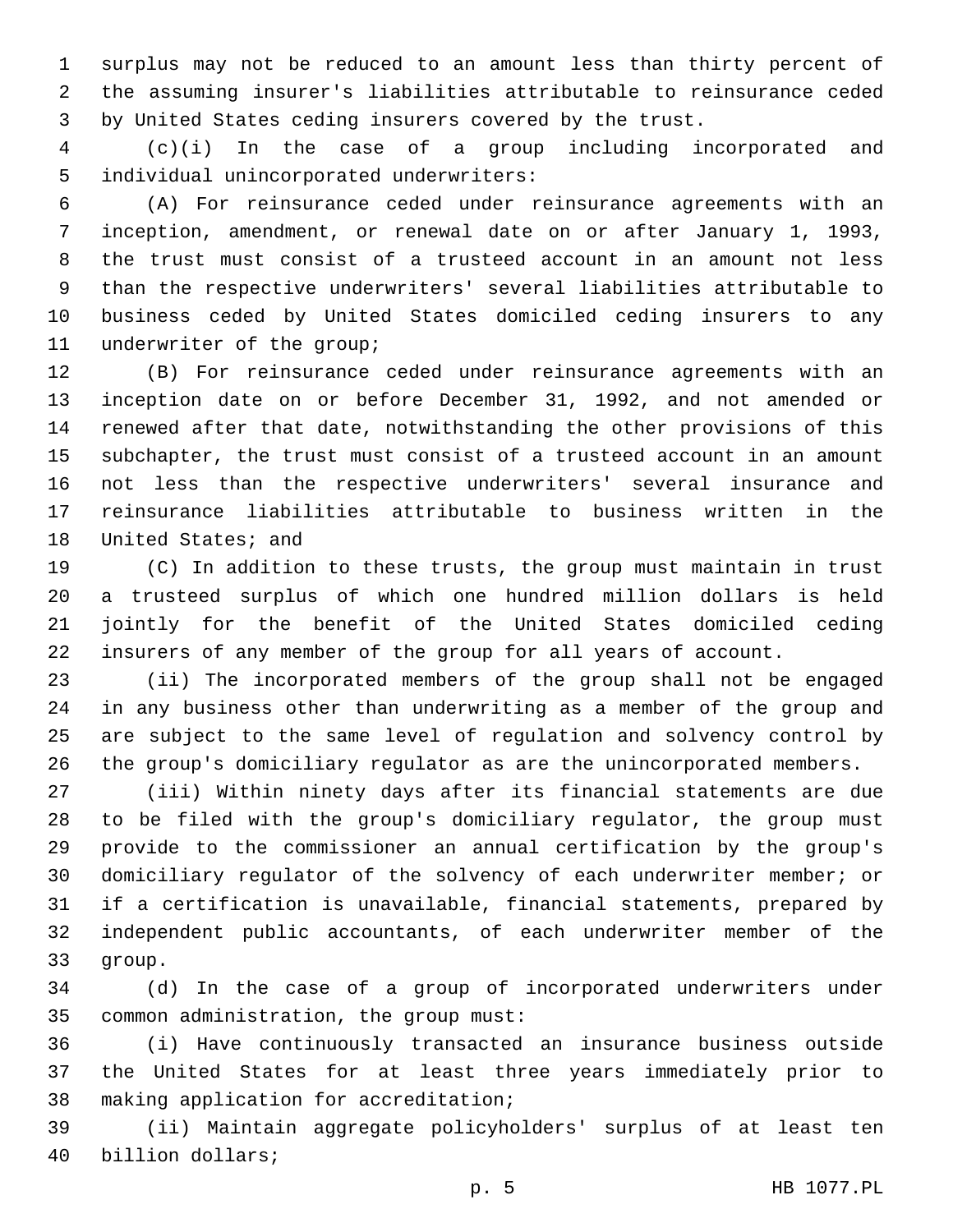(iii) Maintain a trust fund in an amount not less than the group's several liabilities attributable to business ceded by United States domiciled ceding insurers to any member of the group pursuant to reinsurance contracts issued in the name of the group;

 (iv) In addition, maintain a joint trusteed surplus of which one hundred million dollars is held jointly for the benefit of United States domiciled ceding insurers of any member of the group as 8 additional security for these liabilities; and

 (v) Within ninety days after its financial statements are due to be filed with the group's domiciliary regulator, make available to the commissioner an annual certification of each underwriter member's solvency by the member's domiciliary regulator and financial statements of each underwriter member of the group prepared by its 14 independent public accountant.

 NEW SECTION. **Sec. 7.** Credit is allowed when the reinsurance is ceded to an assuming insurer that has been certified by the commissioner as a reinsurer in this state and secures its obligations in accordance with the requirements of this section.

 (1) In order to be eligible for certification, the assuming 20 insurer must meet the following requirements:

 (a) The assuming insurer must be domiciled and licensed to transact insurance or reinsurance in a qualified jurisdiction, as determined by the commissioner pursuant to subsection (3) of this 24 section;

 (b) The assuming insurer must maintain minimum capital and surplus, or its equivalent, in an amount to be determined by the 27 commissioner by rule;

 (c) The assuming insurer must maintain financial strength ratings from two or more rating agencies deemed acceptable by the 30 commissioner by rule;

 (d) The assuming insurer must agree to submit to the jurisdiction of this state, appoint the commissioner as its agent for service of process in this state, and agree to provide security for one hundred percent of the assuming insurer's liabilities attributable to reinsurance ceded by United States ceding insurers if it resists 36 enforcement of a final United States judgment;

 (e) The assuming insurer must agree to meet applicable information filing requirements as determined by the commissioner,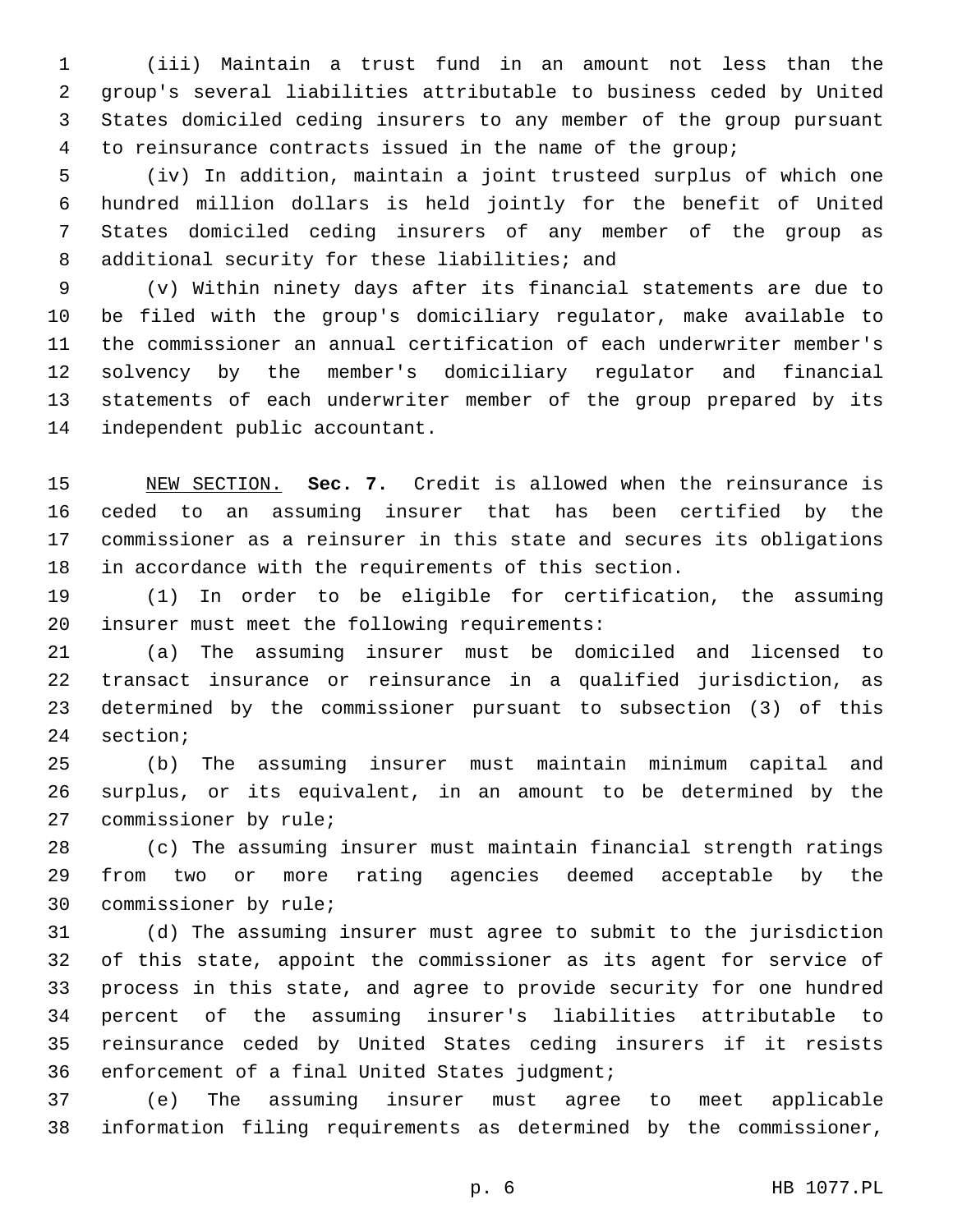both with respect to an initial application for certification and on 2 an ongoing basis; and

 (f) The assuming insurer must satisfy any other requirements for 4 certification deemed relevant by the commissioner.

 (2) An association including incorporated and individual unincorporated underwriters may be a certified reinsurer. In order to be eligible for certification, in addition to satisfying the 8 requirements of subsection (1) of this section:

 (a) The association must satisfy its minimum capital and surplus requirements through the capital and surplus equivalents (net of liabilities) of the association and its members, which includes a joint central fund that may be applied to any unsatisfied obligation of the association or any of its members, in an amount determined by 14 the commissioner to provide adequate protection;

 (b) The incorporated members of the association must not be engaged in any business other than underwriting as a member of the association and must be subject to the same level of regulation and solvency control by the association's domiciliary regulator as are 19 the unincorporated members; and

 (c) Within ninety days after its financial statements are due to be filed with the association's domiciliary regulator, the association must provide to the commissioner an annual certification by the association's domiciliary regulator of the solvency of each underwriter member; or if a certification is unavailable, financial statements, prepared by independent public accountants, of each 26 underwriter member of the association.

 (3) The commissioner must create and publish a list of qualified jurisdictions, under which an assuming insurer licensed and domiciled in such a jurisdiction is eligible to be considered for certification 30 by the commissioner as a certified reinsurer.

 (a) In order to determine whether the domiciliary jurisdiction of a non-United States assuming insurer is eligible to be recognized as a qualified jurisdiction, the commissioner must evaluate the appropriateness and effectiveness of the reinsurance supervisory system of the jurisdiction, both initially and on an ongoing basis, and consider the rights, benefits, and the extent of reciprocal recognition afforded by the non-United States jurisdiction to reinsurers licensed and domiciled in the United States. A qualified jurisdiction must agree to share information and cooperate with the commissioner with respect to all certified reinsurers domiciled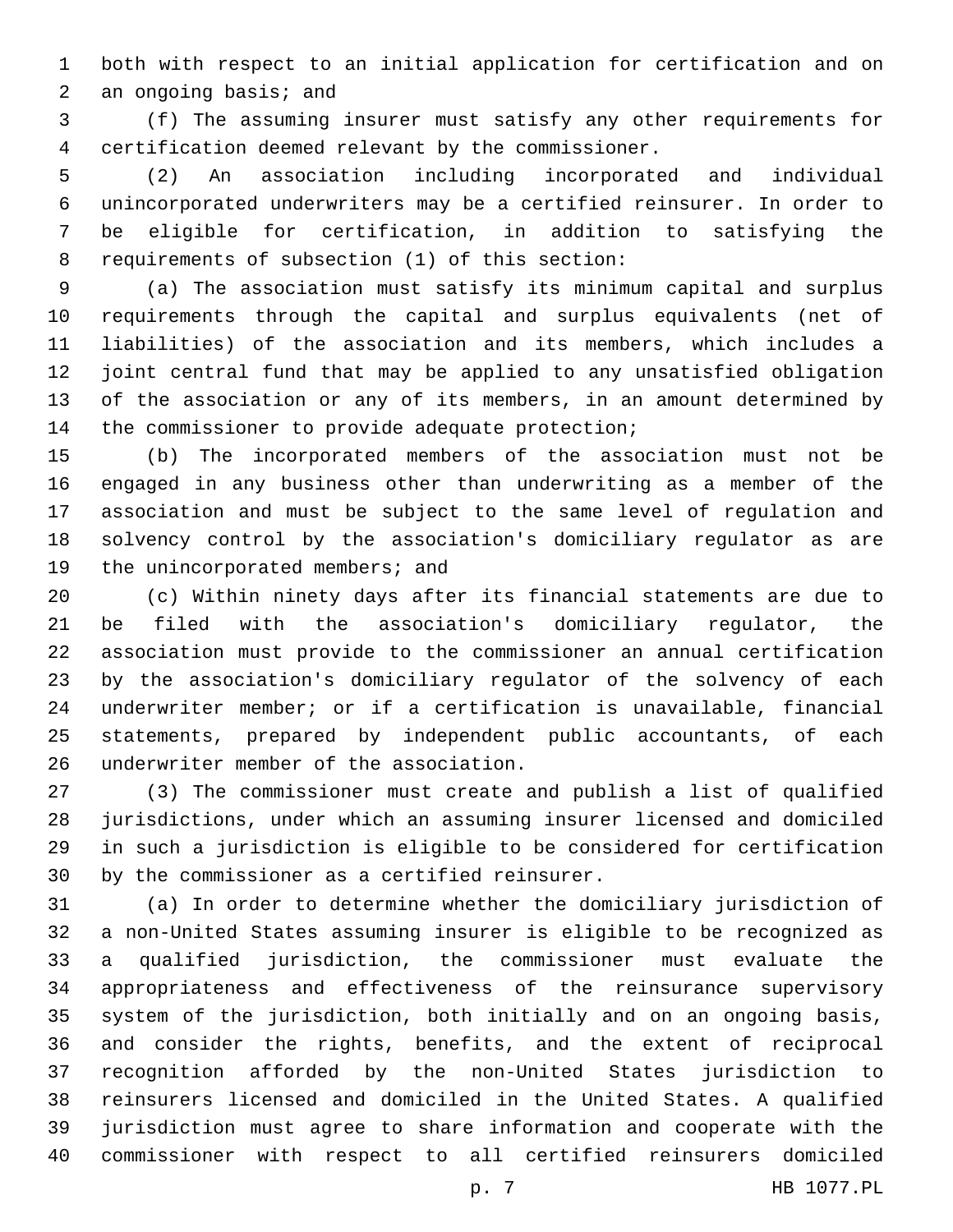within that jurisdiction. A jurisdiction may not be recognized as a qualified jurisdiction if the commissioner has determined that the jurisdiction does not adequately and promptly enforce final United States judgments and arbitration awards. Additional factors may be 5 considered in the discretion of the commissioner.

 (b) A list of qualified jurisdictions shall be published through the national association of insurance commissioners' committee process. The commissioner must consider this list in determining qualified jurisdictions. If the commissioner approves a jurisdiction as qualified that does not appear on the list of qualified jurisdictions, the commissioner must provide thoroughly documented justification in accordance with criteria to be developed by rule.

 (c) United States jurisdictions that meet the requirement for accreditation under the national association of insurance commissioners' financial standards and accreditation program must be 16 recognized as qualified jurisdictions.

 (d) If a certified reinsurer's domiciliary jurisdiction ceases to be a qualified jurisdiction, the commissioner has the discretion to suspend the reinsurer's certification indefinitely in lieu of 20 revocation.

 (4) The commissioner must assign a rating to each certified reinsurer, giving due consideration to the financial strength ratings that have been assigned by rating agencies deemed acceptable to the commissioner by rule. The commissioner must publish a list of all 25 certified reinsurers and their ratings.

 (5) A certified reinsurer must secure obligations assumed from United States ceding insurers under this section at a level consistent with its rating, as specified in rules adopted by the commissioner.29

 (a) In order for a domestic ceding insurer to qualify for full financial statement credit for reinsurance ceded to a certified reinsurer, the certified reinsurer must maintain security in a form acceptable to the commissioner and consistent with the provisions of section 13 of this act, or in a multibeneficiary trust in accordance with section 6 of this act, except as otherwise provided in this 36 section.

 (b) If a certified reinsurer maintains a trust to fully secure its obligations under section 6 of this act, and chooses to secure its obligations incurred as a certified reinsurer in the form of a multibeneficiary trust, the certified reinsurer must maintain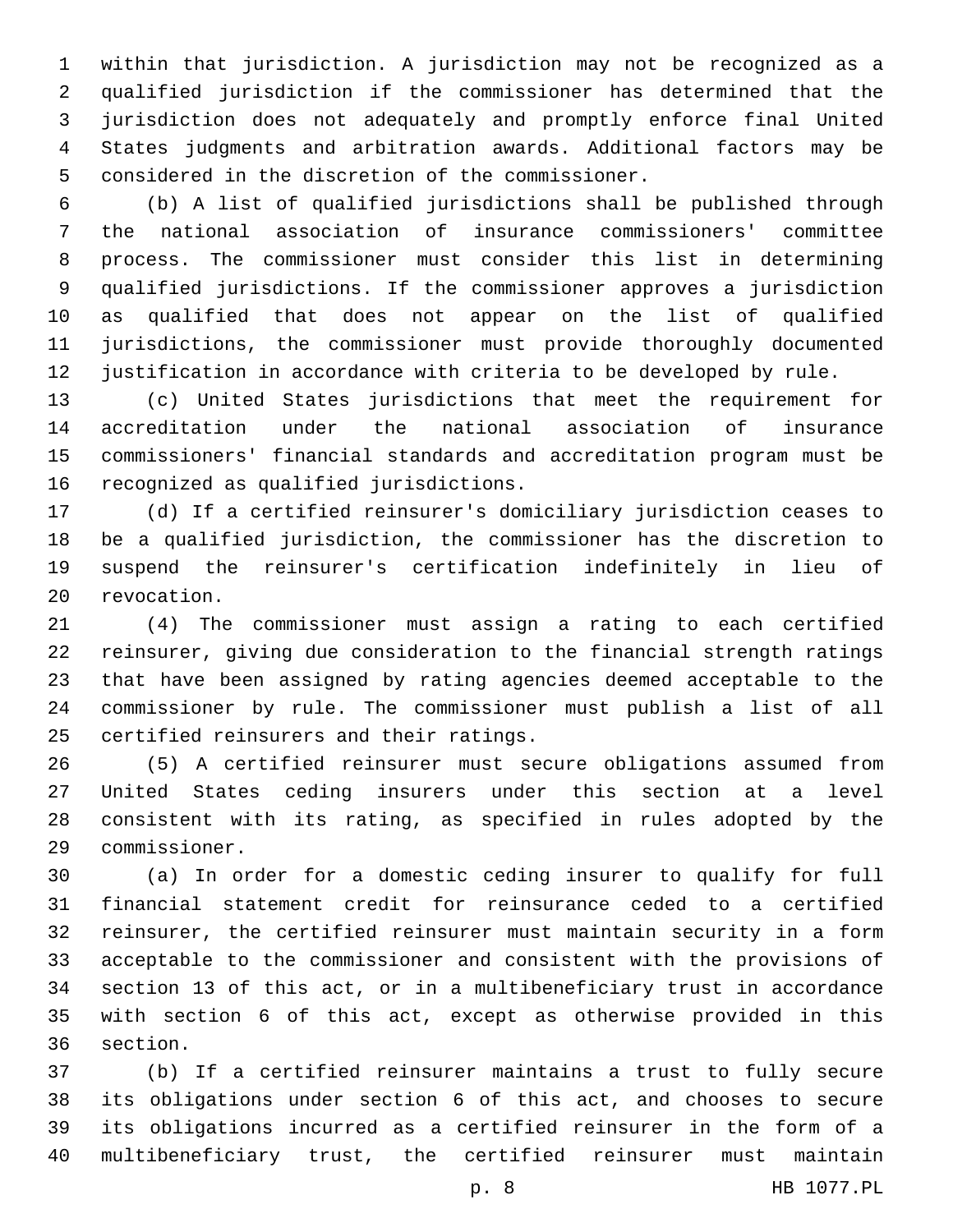separate trust accounts for its obligations incurred under reinsurance agreements issued or renewed as a certified reinsurer with reduced security as permitted by this section or comparable laws of other United States jurisdictions and for its obligations under section 6 of this act. It is a condition to the grant of certification under this section that the certified reinsurer must have bound itself, by the language of the trust and agreement with the commissioner with principal regulatory oversight of each such trust account, to fund, upon termination of any trust account, out of the remaining surplus of the trust any deficiency of any other trust 11 account.

 (c) The minimum trusteed surplus requirements provided in section 6 of this act are not applicable with respect to a multibeneficiary trust maintained by a certified reinsurer for the purpose of securing obligations incurred under this section, except that the trust must maintain a minimum trusteed surplus of ten million dollars.

 (d) With respect to obligations incurred by a certified reinsurer under this section, if the security is insufficient, the commissioner must reduce the allowable credit by an amount proportionate to the deficiency, and has the discretion to impose further reductions in allowable credit upon finding that there is a material risk that the certified reinsurer's obligations will not be paid in full when due.

 (e) For purposes of this section, a certified reinsurer whose certification has been terminated for any reason must be treated as a certified reinsurer required to secure one hundred percent of its 26 obligations.

 (i) As used in this section, "terminated" means revocation, suspension, voluntary surrender, and inactive status.

 (ii) If the commissioner continues to assign a higher rating as permitted by this section, this subsection (5)(e) does not apply to a certified reinsurer in inactive status or to a reinsurer whose 32 certification has been suspended.

 (6) If an applicant for certification has been certified as a reinsurer in a national association of insurance commissioners accredited jurisdiction, the commissioner has the discretion to defer to that jurisdiction's certification, and has the discretion to defer to the rating assigned by that jurisdiction, and the assuming insurer must be considered to be a certified reinsurer in this state.

 (7) A certified reinsurer that ceases to assume new business in this state may request to maintain its certification in inactive

p. 9 HB 1077.PL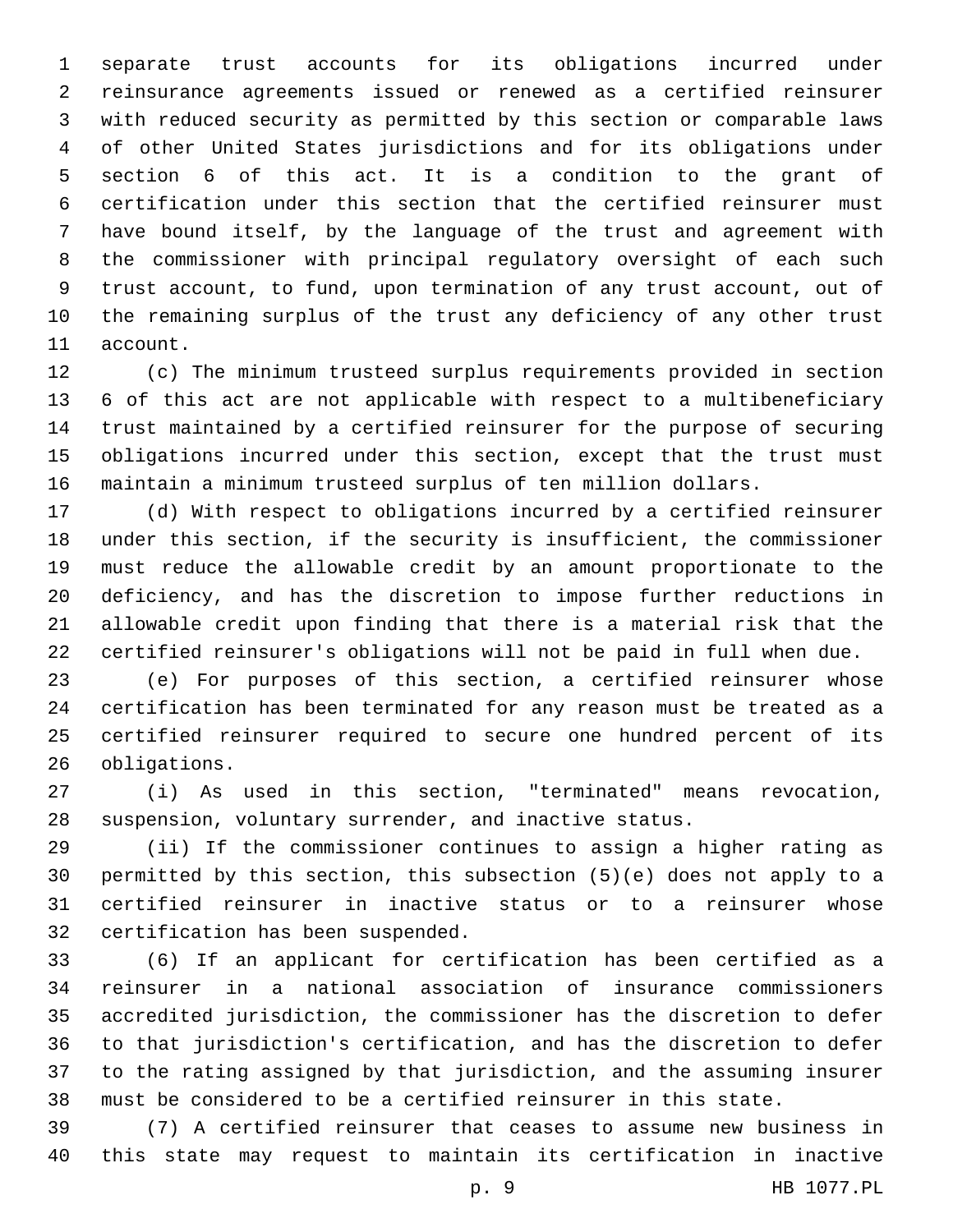status in order to continue to qualify for a reduction in security for its in-force business. An inactive certified reinsurer must continue to comply with all applicable requirements of this section, and the commissioner must assign a rating that takes into account, if relevant, the reasons why the reinsurer is not assuming new business.

 NEW SECTION. **Sec. 8.** Credit is allowed when the reinsurance is ceded to an assuming insurer not meeting the requirements of section 3, 4, 5, 6, or 7 of this act, but only as to the insurance of risks located in jurisdictions where the reinsurance is required by applicable law or regulation of that jurisdiction.

 NEW SECTION. **Sec. 9.** If the assuming insurer is not licensed, accredited, or certified to transact insurance or reinsurance in this state, the credit permitted by sections 5 and 6 of this act must not be allowed unless the assuming insurer agrees in the reinsurance agreements:

 (1)(a) That in the event of the failure of the assuming insurer to perform its obligations under the terms of the reinsurance agreement, the assuming insurer, at the request of the ceding insurer, must submit to the jurisdiction of any court of competent jurisdiction in any state of the United States, will comply with all requirements necessary to give the court jurisdiction, and will abide by the final decision of the court or of any appellate court in the 23 event of an appeal; and

 (b) To designate the commissioner or a designated attorney as its true and lawful attorney upon whom may be served any lawful process in any action, suit, or proceeding instituted by or on behalf of the 27 ceding insurer.

 (2) This section is not intended to conflict with or override the obligation of the parties to a reinsurance agreement to arbitrate their disputes, if this obligation is created in the agreement.

 NEW SECTION. **Sec. 10.** If the assuming insurer does not meet the requirements of section 3, 4, or 5 of this act, the credit permitted by section 6 or 7 of this act must not be allowed unless the assuming insurer agrees in the trust agreements to the following conditions:

 (1) Notwithstanding any other provisions in the trust instrument, if the trust fund is inadequate because it contains an amount less than the amount required by section 6(3) of this act, or if the

p. 10 HB 1077.PL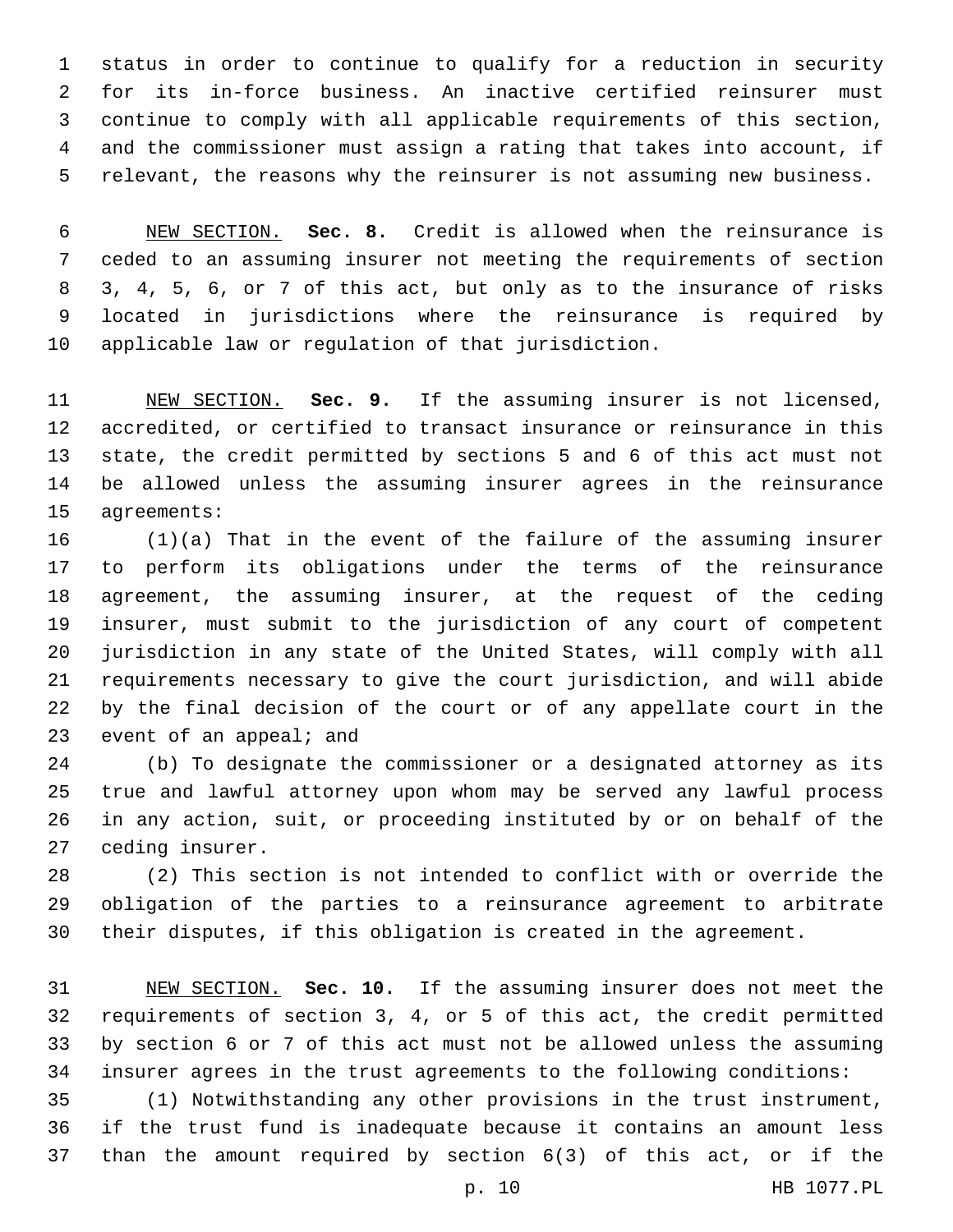grantor of the trust has been declared insolvent or placed into receivership, rehabilitation, liquidation, or similar proceedings under the laws of its state or country of domicile, the trustee must comply with an order of the commissioner with regulatory oversight over the trust or with an order of a court of competent jurisdiction directing the trustee to transfer to the commissioner with regulatory 7 oversight all of the assets of the trust fund.

 (2) The assets must be distributed by and claims must be filed with and valued by the commissioner with regulatory oversight in accordance with the laws of the state in which the trust is domiciled that are applicable to the liquidation of domestic insurance 12 companies.

 (3) If the commissioner with regulatory oversight determines that the assets of the trust fund or any part thereof are not necessary to satisfy the claims of the United States ceding insurers of the grantor of the trust, the assets or part thereof must be returned by the commissioner with regulatory oversight to the trustee for distribution in accordance with the trust agreement.

 (4) The grantor must waive any right otherwise available to it under United States law that is inconsistent with this provision.

 NEW SECTION. **Sec. 11.** If an accredited or certified reinsurer ceases to meet the requirements for accreditation or certification, the commissioner may suspend or revoke the reinsurer's accreditation or certification.

 (1) The commissioner must give the reinsurer notice and opportunity for hearing. The suspension or revocation may not take effect until after the commissioner's order on hearing, unless:

(a) The reinsurer waives its right to hearing;

 (b) The commissioner's order is based on regulatory action by the reinsurer's domiciliary jurisdiction or the voluntary surrender or termination of the reinsurer's eligibility to transact insurance or reinsurance business in its domiciliary jurisdiction or in the primary certifying state of the reinsurer under section 7(6) of this 34 act; or

 (c) The commissioner finds that an emergency requires immediate action and a court of competent jurisdiction has not stayed the commissioner's action.37

 (2) While a reinsurer's accreditation or certification is suspended, no reinsurance contract issued or renewed after the

p. 11 HB 1077.PL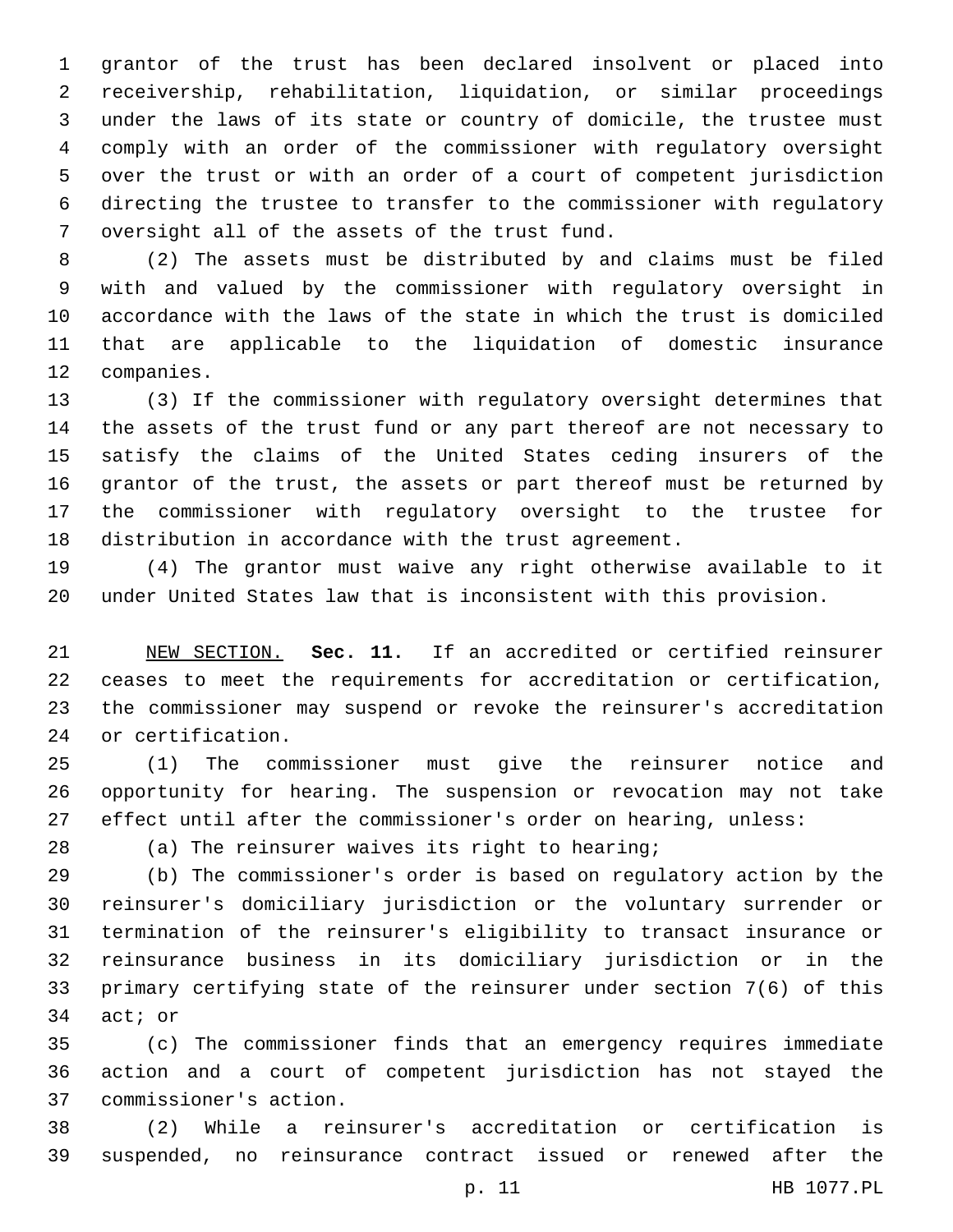effective date of the suspension qualifies for credit except to the extent that the reinsurer's obligations under the contract are secured in accordance with section 13 of this act. If a reinsurer's accreditation or certification is revoked, no credit for reinsurance may be granted after the effective date of the revocation except to the extent that the reinsurer's obligations under the contract are secured in accordance with section 7(5) or 13 of this act.

 NEW SECTION. **Sec. 12.** (1) A ceding insurer must take steps to manage its reinsurance recoverable proportionate to its own book of business. A domestic ceding insurer must notify the commissioner within thirty days after reinsurance recoverables from any single assuming insurer, or group of affiliated assuming insurers, exceeds fifty percent of the domestic ceding insurer's last reported surplus to policyholders, or after it is determined that reinsurance recoverables from any single assuming insurer, or group of affiliated assuming insurers, is likely to exceed this limit. The notification must demonstrate that the exposure is safely managed by the domestic ceding insurer.

 (2) A ceding insurer must take steps to diversify its reinsurance program. A domestic ceding insurer must notify the commissioner within thirty days after ceding to any single assuming insurer, or group of affiliated assuming insurers, more than twenty percent of the ceding insurer's gross written premium in the prior calendar year, or after it has determined that the reinsurance ceded to any single assuming insurer, or group of affiliated assuming insurers, is likely to exceed this limit. The notification must demonstrate that the exposure is safely managed by the domestic ceding insurer.

 NEW SECTION. **Sec. 13.** An asset or a reduction from liability for the reinsurance ceded by a domestic insurer to an assuming insurer not meeting the requirements of sections 2 through 12 of this act must be allowed in an amount not exceeding the liabilities carried by the ceding insurer. The reduction must be in the amount of funds held by or on behalf of the ceding insurer, including funds held in trust for the ceding insurer, under a reinsurance contract with the assuming insurer as security for the payment of obligations thereunder, if the security is held in the United States subject to withdrawal solely by, and under the exclusive control of, the ceding insurer; or, in the case of a trust, held in a qualified United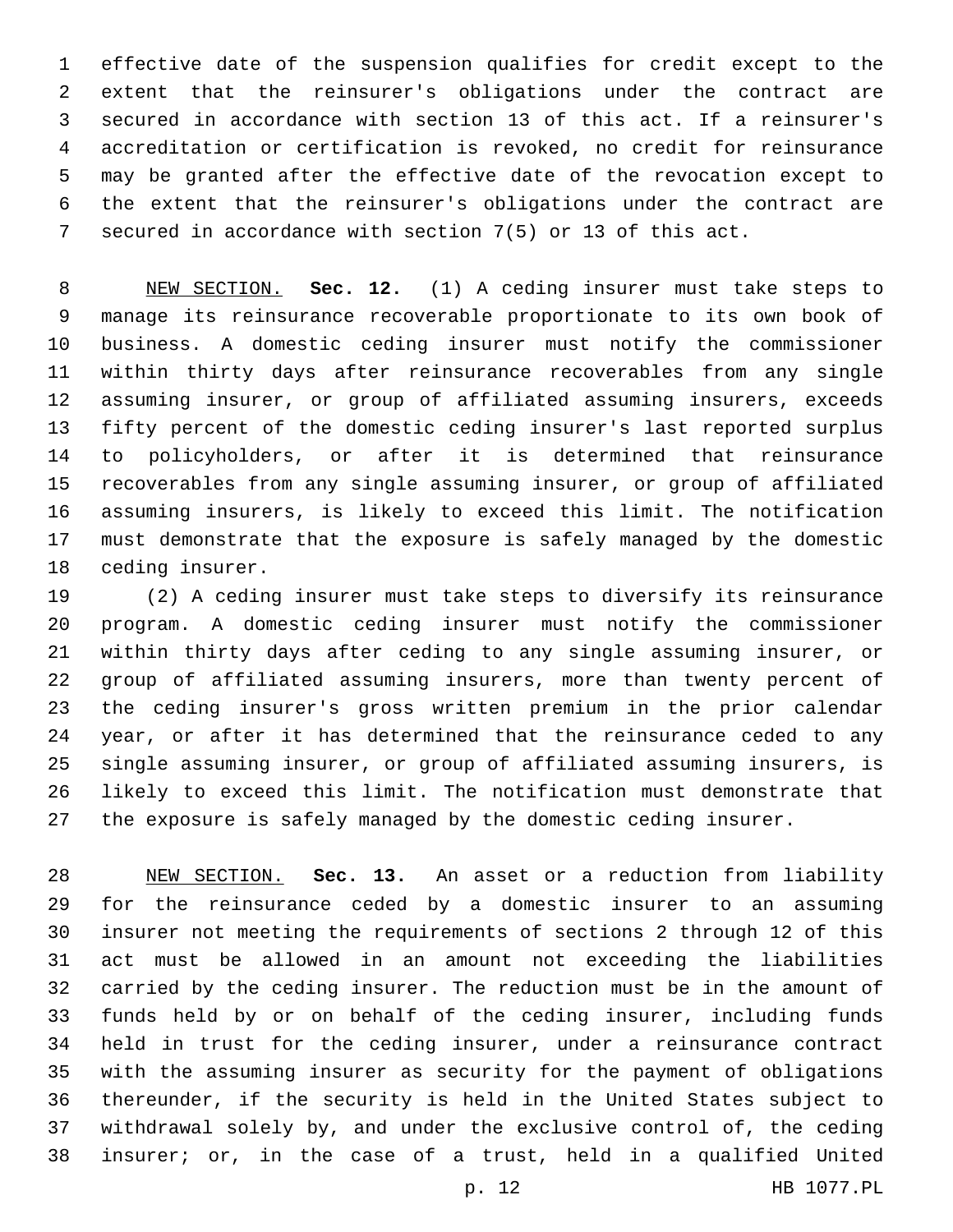States financial institution, as defined in section 14(2) of this 2 act. This security may be in the form of:

(1) Cash;3

 (2) Securities listed by the securities valuation office of the national association of insurance commissioners, including those deemed exempt from filing as defined by the purposes and procedures manual of the securities valuation office, and qualifying as admitted 8 assets;

 (3)(a) Clean, irrevocable, unconditional letters of credit, issued or confirmed by a qualified United States financial institution, as defined in section 14(1) of this act, effective no later than December 31st of the year for which the filing is being made, and in the possession of, or in trust for, the ceding insurer 14 on or before the filing date of its annual statement;

 (b) Letters of credit meeting applicable standards of issuer acceptability as of the dates of their issuance (or confirmation) must, notwithstanding the issuing (or confirming) institution's subsequent failure to meet applicable standards of issuer acceptability, continue to be acceptable as security until their expiration, extension, renewal, modification, or amendment, whichever 21 first occurs; or

(4) Any other form of security acceptable to the commissioner.

 NEW SECTION. **Sec. 14.** (1) For the purposes of section 13(3) of this act, a "qualified United States financial institution" means an institution that:

 (a) Is organized or (in the case of a United States office of a foreign banking organization) licensed, under the laws of the United 28 States or any state thereof;

 (b) Is regulated, supervised, and examined by United States federal or state authorities having regulatory authority over banks 31 and trust companies; and

 (c) Has been determined by either the commissioner or the securities valuation office of the national association of insurance commissioners to meet the standards of financial condition and standing as are considered necessary and appropriate to regulate the quality of financial institutions whose letters of credit will be 37 acceptable to the commissioner.

 (2) A "qualified United States financial institution" means, for the purposes of those provisions of this subchapter specifying those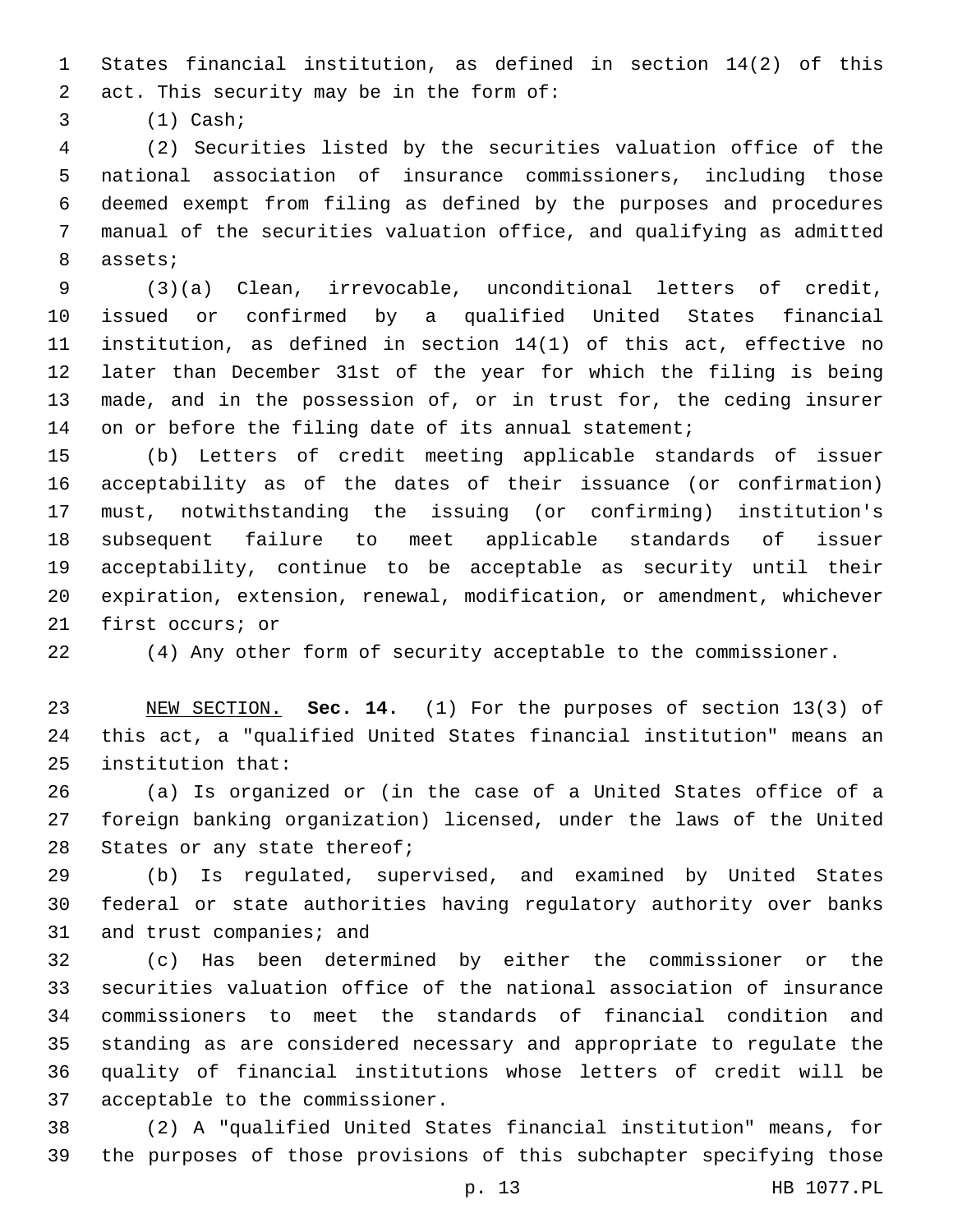institutions that are eligible to act as a fiduciary of a trust, an 2 institution that:

 (a) Is organized, or, in the case of a United States branch or agency office of a foreign banking organization, licensed, under the laws of the United States or any state thereof and has been granted 6 authority to operate with fiduciary powers; and

 (b) Is regulated, supervised, and examined by federal or state authorities having regulatory authority over banks and trust 9 companies.

 NEW SECTION. **Sec. 15.** The commissioner may adopt rules and regulations implementing the provisions of this subchapter.

 NEW SECTION. **Sec. 16.** This act applies to all cessions after the effective date of this act under reinsurance agreements that have an inception, anniversary, or renewal date not less than six months after the effective date of this act.

 NEW SECTION. **Sec. 17.** RCW 48.12.164 and 48.12.166 are each recodified as new sections in chapter 48.12 RCW under the subchapter heading "credit for reinsurance" created in section 18 of this act.

 NEW SECTION. **Sec. 18.** Sections 1 through 16 of this act are each added to chapter 48.12 RCW and codified with the subchapter heading "credit for reinsurance."

 NEW SECTION. **Sec. 19.** The following acts or parts of acts are each repealed:

(1) RCW 48.12.154 (Rules) and 1997 c 379 s 9;24

 (2) RCW 48.12.156 (Qualified United States financial institution— 26 Definition) and c 379 s 2;

 (3) RCW 48.12.158 (Insolvency of non-United States insurer or reinsurer—Maintenance of assets—Claims) and 1997 c 379 s 3;

 (4) RCW 48.12.160 (Credit for reinsurance—Trust fund—Regulatory oversight) and 1997 c 379 s 6, 1996 c 297 s 1, 1994 c 86 s 1, 1993 c 91 s 2, 1977 ex.s. c 180 s 3, & 1947 c 79 s .12.16;

 (5) RCW 48.12.162 (Credit for reinsurance—Contract provisions— After December 31, 1996—Payment—Rights of original insured or 34 policyholder) and c 379 s 4; and